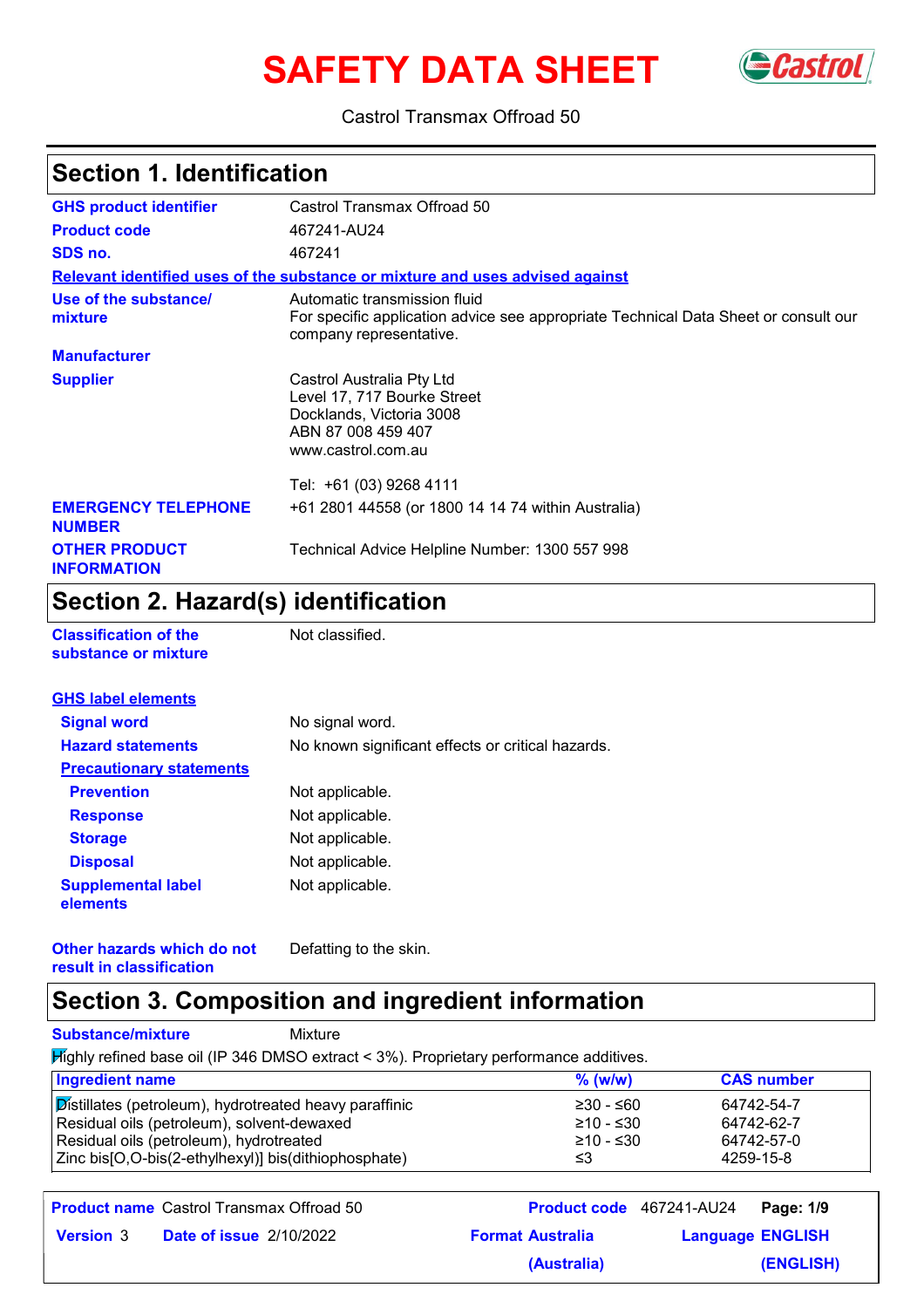# **Section 3. Composition and ingredient information**

**There are no additional ingredients present which, within the current knowledge of the supplier and in the concentrations applicable, are classified as hazardous to health and hence require reporting in this section.**

**Occupational exposure limits, if available, are listed in Section 8.**

#### **Section 4. First aid measures**

| <b>Description of necessary first aid measures</b> |                                                                                                                                                                                                                                         |
|----------------------------------------------------|-----------------------------------------------------------------------------------------------------------------------------------------------------------------------------------------------------------------------------------------|
| <b>Eye contact</b>                                 | In case of contact, immediately flush eyes with plenty of water for at least 15<br>minutes. Eyelids should be held away from the eyeball to ensure thorough rinsing.<br>Check for and remove any contact lenses. Get medical attention. |
| <b>Inhalation</b>                                  | If inhaled, remove to fresh air. Get medical attention if symptoms occur.                                                                                                                                                               |
| <b>Skin contact</b>                                | Wash skin thoroughly with soap and water or use recognised skin cleanser.<br>Remove contaminated clothing and shoes. Wash clothing before reuse. Clean<br>shoes thoroughly before reuse. Get medical attention if symptoms occur.       |
| <b>Ingestion</b>                                   | Do not induce vomiting unless directed to do so by medical personnel. Get medical<br>attention if symptoms occur.                                                                                                                       |

#### **Most important symptoms/effects, acute and delayed**

See Section 11 for more detailed information on health effects and symptoms.

| Indication of immediate medical attention and special treatment needed, if necessary |                                                                                    |  |
|--------------------------------------------------------------------------------------|------------------------------------------------------------------------------------|--|
| <b>Notes to physician</b>                                                            | Treatment should in general be symptomatic and directed to relieving any effects.  |  |
| <b>Specific treatments</b>                                                           | No specific treatment.                                                             |  |
| <b>Protection of first-aiders</b>                                                    | No action shall be taken involving any personal risk or without suitable training. |  |

### **Section 5. Firefighting measures**

| <b>Extinguishing media</b>                               |                                                                                                                                                                                                   |
|----------------------------------------------------------|---------------------------------------------------------------------------------------------------------------------------------------------------------------------------------------------------|
| <b>Suitable extinguishing</b><br>media                   | In case of fire, use foam, dry chemical or carbon dioxide extinguisher or spray.                                                                                                                  |
| <b>Unsuitable extinguishing</b><br>media                 | Do not use water jet.                                                                                                                                                                             |
| <b>Specific hazards arising</b><br>from the chemical     | In a fire or if heated, a pressure increase will occur and the container may burst.                                                                                                               |
| <b>Hazardous thermal</b><br>decomposition products       | Combustion products may include the following:<br>phosphorus oxides<br>carbon oxides (CO, CO <sub>2</sub> ) (carbon monoxide, carbon dioxide)<br>sulphur oxides (SO, SO <sub>2</sub> , etc.)      |
| <b>Special protective actions</b><br>for fire-fighters   | No action shall be taken involving any personal risk or without suitable training.<br>Promptly isolate the scene by removing all persons from the vicinity of the incident if<br>there is a fire. |
| <b>Special protective</b><br>equipment for fire-fighters | Fire-fighters should wear positive pressure self-contained breathing apparatus<br>(SCBA) and full turnout gear.                                                                                   |

### **Section 6. Accidental release measures**

**Personal precautions, protective equipment and emergency procedures**

No action shall be taken involving any personal risk or without suitable training. Evacuate surrounding areas. Keep unnecessary and unprotected personnel from entering. Do not touch or walk through spilt material. Put on appropriate personal protective equipment. Floors may be slippery; use care to avoid falling. **For non-emergency personnel**

| <b>Product name</b> Castrol Transmax Offroad 50    |                         | Product code 467241-AU24 | Page: 2/9 |
|----------------------------------------------------|-------------------------|--------------------------|-----------|
| <b>Date of issue 2/10/2022</b><br><b>Version 3</b> | <b>Format Australia</b> | <b>Language ENGLISH</b>  |           |
|                                                    | (Australia)             |                          | (ENGLISH) |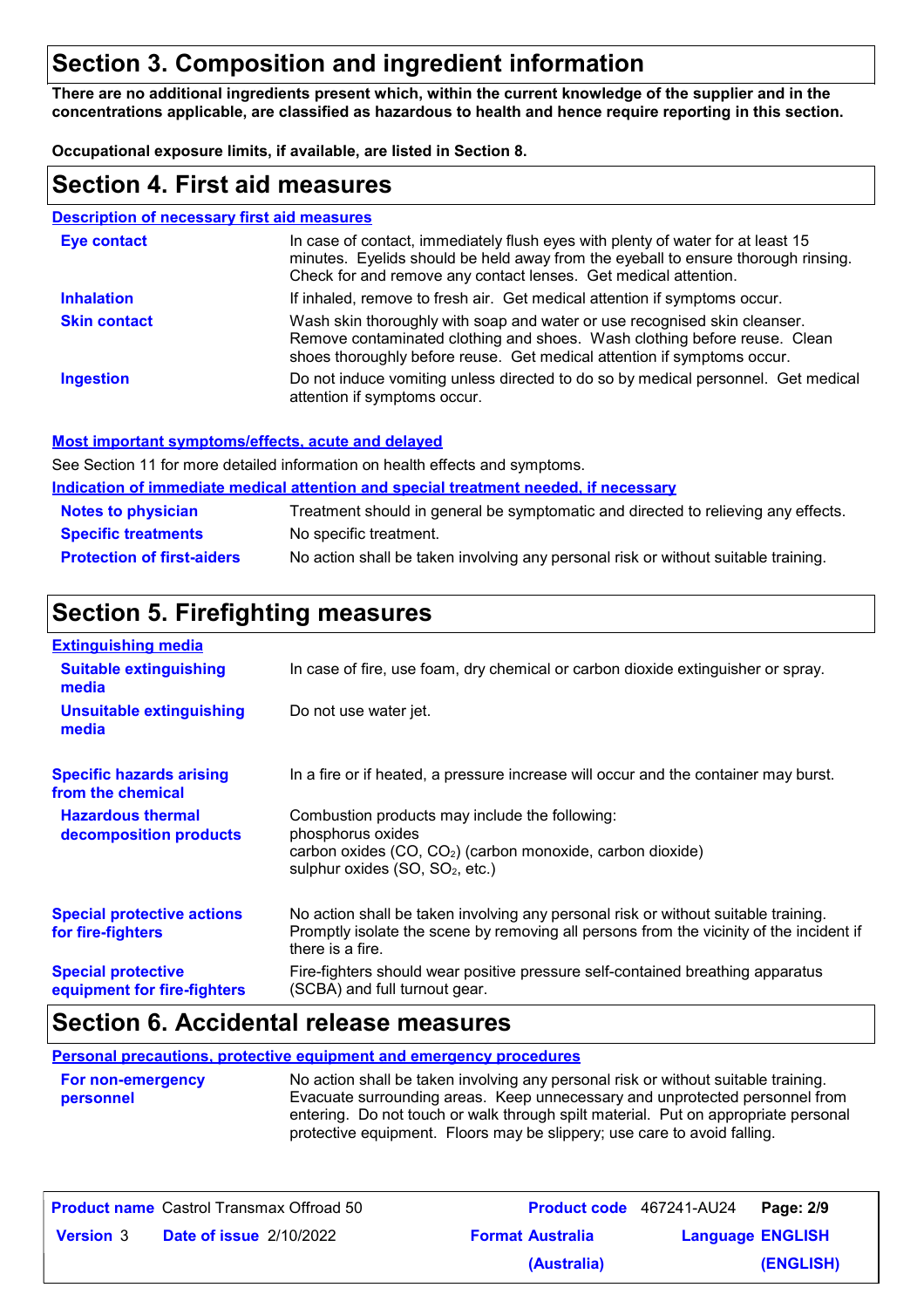### **Section 6. Accidental release measures**

| For emergency responders                                    | If specialised clothing is required to deal with the spillage, take note of any<br>information in Section 8 on suitable and unsuitable materials. See also the<br>information in "For non-emergency personnel".                                                                                                                                                                                    |
|-------------------------------------------------------------|----------------------------------------------------------------------------------------------------------------------------------------------------------------------------------------------------------------------------------------------------------------------------------------------------------------------------------------------------------------------------------------------------|
| <b>Environmental precautions</b>                            | Avoid dispersal of spilt material and runoff and contact with soil, waterways, drains<br>and sewers. Inform the relevant authorities if the product has caused environmental<br>pollution (sewers, waterways, soil or air).                                                                                                                                                                        |
| <b>Methods and material for containment and cleaning up</b> |                                                                                                                                                                                                                                                                                                                                                                                                    |
| <b>Small spill</b>                                          | Stop leak if without risk. Move containers from spill area. Absorb with an inert<br>material and place in an appropriate waste disposal container. Dispose of via a<br>licensed waste disposal contractor.                                                                                                                                                                                         |
| <b>Large spill</b>                                          | Stop leak if without risk. Move containers from spill area. Prevent entry into sewers,<br>water courses, basements or confined areas. Contain and collect spillage with non-<br>combustible, absorbent material e.g. sand, earth, vermiculite or diatomaceous earth<br>and place in container for disposal according to local regulations. Dispose of via a<br>licensed waste disposal contractor. |

### **Section 7. Handling and storage**

#### **Advice on general occupational hygiene Conditions for safe storage, including any incompatibilities** Eating, drinking and smoking should be prohibited in areas where this material is handled, stored and processed. Wash thoroughly after handling. Remove contaminated clothing and protective equipment before entering eating areas. See also Section 8 for additional information on hygiene measures. Store in accordance with local regulations. Store in original container protected from direct sunlight in a dry, cool and well-ventilated area, away from incompatible materials (see Section 10) and food and drink. Keep container tightly closed and sealed until ready for use. Store and use only in equipment/containers designed for use with this product. Containers that have been opened must be carefully resealed and kept upright to prevent leakage. Do not store in unlabelled containers. Use appropriate containment to avoid environmental contamination. **Protective measures** Put on appropriate personal protective equipment (see Section 8). **Precautions for safe handling Not suitable Not suitable** Prolonged exposure to elevated temperature

### **Section 8. Exposure controls and personal protection**

#### **Control parameters**

#### **Occupational exposure limits**

| <b>Ingredient name</b>                                   | <b>Exposure limits</b>                                                                                                                                                                                                                     |
|----------------------------------------------------------|--------------------------------------------------------------------------------------------------------------------------------------------------------------------------------------------------------------------------------------------|
| Distillates (petroleum), hydrotreated heavy paraffinic   | Safe Work Australia (Australia).<br>TWA: 5 mg/m <sup>3</sup> 8 hours. Issued/Revised:<br>5/1995 Form: Mist                                                                                                                                 |
| Residual oils (petroleum), solvent-dewaxed               | Safe Work Australia (Australia).<br>TWA: 5 mg/m <sup>3</sup> 8 hours. Issued/Revised:<br>5/1995 Form: Mist                                                                                                                                 |
| Residual oils (petroleum), hydrotreated                  | Safe Work Australia (Australia).<br>TWA: 5 mg/m <sup>3</sup> 8 hours. Issued/Revised:<br>5/1995 Form: Mist                                                                                                                                 |
| Zinc bis [O, O-bis (2-ethylhexyl)] bis (dithiophosphate) | DFG MAC-values list (Germany).<br>TWA: 2 mg/m <sup>3</sup> 8 hours. Issued/Revised:<br>7/2013 Form: inhalable fraction<br>PEAK: 4 mg/m <sup>3</sup> , 4 times per shift, 15<br>minutes. Issued/Revised: 7/2013 Form:<br>inhalable fraction |
| <b>Product name</b> Castrol Transmax Offroad 50          | Product code 467241-AU24<br>Page: 3/9                                                                                                                                                                                                      |
| <b>Version 3</b> Date of issue 2/10/2022                 | <b>Format Australia</b><br><b>Language ENGLISH</b>                                                                                                                                                                                         |
|                                                          | (Australia)<br>(ENGLISH)                                                                                                                                                                                                                   |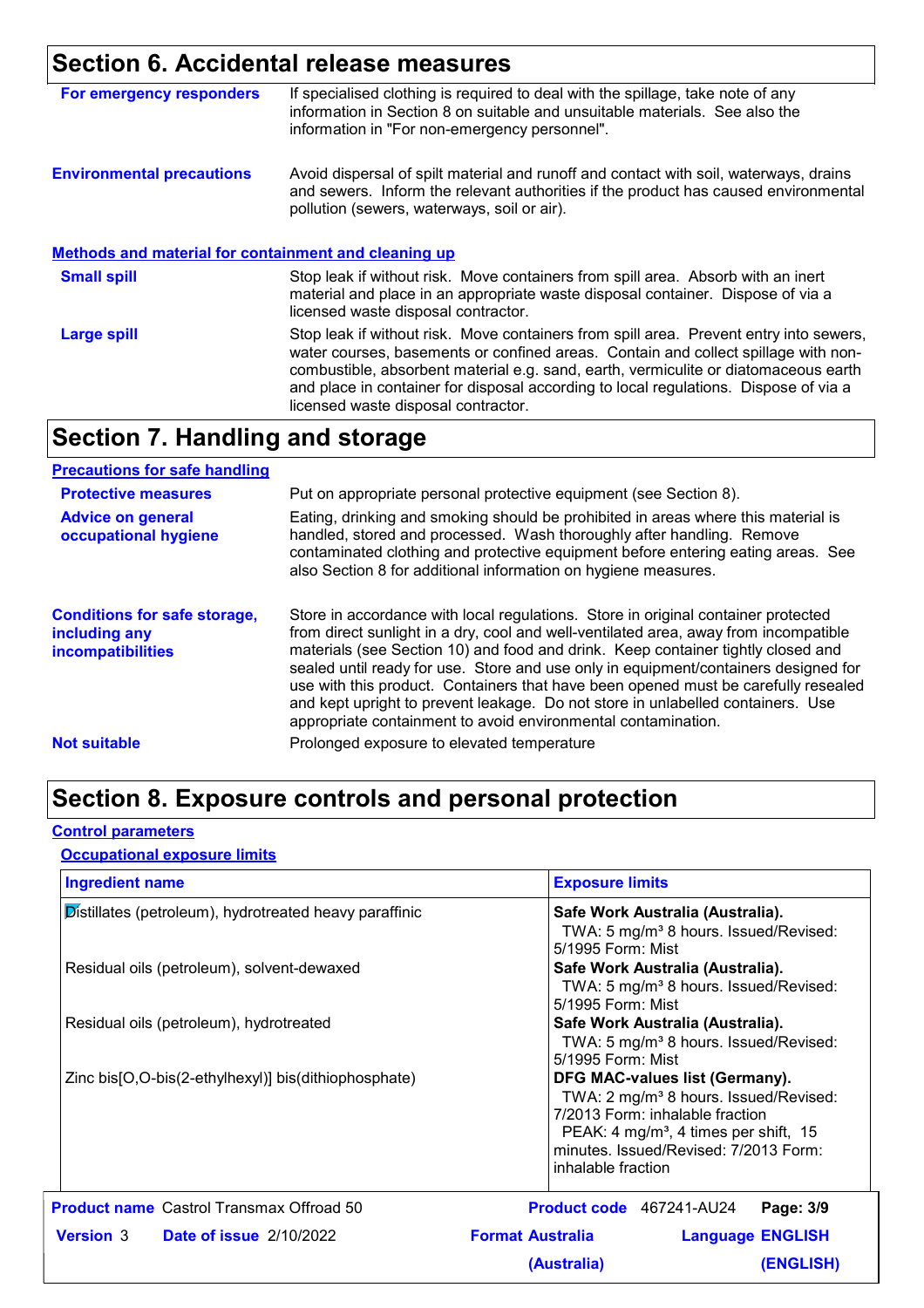# **Section 8. Exposure controls and personal protection**

|  | PEAK: $0.4 \text{ mg/m}^3$ , 4 times per shift, 15<br>minutes. Issued/Revised: 7/2012 Form:<br>l respirable fraction.<br>TWA: 0.1 mg/m <sup>3</sup> 8 hours. Issued/Revised:<br>7/2012 Form: respirable fraction |
|--|------------------------------------------------------------------------------------------------------------------------------------------------------------------------------------------------------------------|
|--|------------------------------------------------------------------------------------------------------------------------------------------------------------------------------------------------------------------|

| <b>Appropriate engineering</b><br>controls | All activities involving chemicals should be assessed for their risks to health, to<br>ensure exposures are adequately controlled. Personal protective equipment should<br>only be considered after other forms of control measures (e.g. engineering controls)<br>have been suitably evaluated. Personal protective equipment should conform to<br>appropriate standards, be suitable for use, be kept in good condition and properly<br>maintained.<br>Your supplier of personal protective equipment should be consulted for advice on<br>selection and appropriate standards. For further information contact your national<br>organisation for standards.<br>Provide exhaust ventilation or other engineering controls to keep the relevant<br>airborne concentrations below their respective occupational exposure limits.<br>The final choice of protective equipment will depend upon a risk assessment. It is<br>important to ensure that all items of personal protective equipment are compatible. |  |  |  |
|--------------------------------------------|---------------------------------------------------------------------------------------------------------------------------------------------------------------------------------------------------------------------------------------------------------------------------------------------------------------------------------------------------------------------------------------------------------------------------------------------------------------------------------------------------------------------------------------------------------------------------------------------------------------------------------------------------------------------------------------------------------------------------------------------------------------------------------------------------------------------------------------------------------------------------------------------------------------------------------------------------------------------------------------------------------------|--|--|--|
| <b>Environmental exposure</b><br>controls  | Emissions from ventilation or work process equipment should be checked to ensure<br>they comply with the requirements of environmental protection legislation. In some<br>cases, fume scrubbers, filters or engineering modifications to the process<br>equipment will be necessary to reduce emissions to acceptable levels.                                                                                                                                                                                                                                                                                                                                                                                                                                                                                                                                                                                                                                                                                 |  |  |  |
| <b>Individual protection measures</b>      |                                                                                                                                                                                                                                                                                                                                                                                                                                                                                                                                                                                                                                                                                                                                                                                                                                                                                                                                                                                                               |  |  |  |
| <b>Hygiene measures</b>                    | Wash hands, forearms and face thoroughly after handling chemical products, before<br>eating, smoking and using the lavatory and at the end of the working period.<br>Appropriate techniques should be used to remove potentially contaminated clothing.<br>Wash contaminated clothing before reusing. Ensure that eyewash stations and<br>safety showers are close to the workstation location.                                                                                                                                                                                                                                                                                                                                                                                                                                                                                                                                                                                                               |  |  |  |
| <b>Eye/face protection</b>                 | Safety glasses with side shields.                                                                                                                                                                                                                                                                                                                                                                                                                                                                                                                                                                                                                                                                                                                                                                                                                                                                                                                                                                             |  |  |  |
| <b>Skin protection</b>                     |                                                                                                                                                                                                                                                                                                                                                                                                                                                                                                                                                                                                                                                                                                                                                                                                                                                                                                                                                                                                               |  |  |  |
| <b>Hand protection</b>                     | Wear protective gloves if prolonged or repeated contact is likely. Wear chemical<br>resistant gloves. Recommended: Nitrile gloves. The correct choice of protective<br>gloves depends upon the chemicals being handled, the conditions of work and use,<br>and the condition of the gloves (even the best chemically resistant glove will break<br>down after repeated chemical exposures). Most gloves provide only a short time of<br>protection before they must be discarded and replaced. Because specific work<br>environments and material handling practices vary, safety procedures should be<br>developed for each intended application. Gloves should therefore be chosen in<br>consultation with the supplier/manufacturer and with a full assessment of the<br>working conditions.                                                                                                                                                                                                               |  |  |  |
| <b>Skin protection</b>                     | Use of protective clothing is good industrial practice.<br>Personal protective equipment for the body should be selected based on the task<br>being performed and the risks involved and should be approved by a specialist<br>before handling this product.<br>Cotton or polyester/cotton overalls will only provide protection against light<br>superficial contamination that will not soak through to the skin. Overalls should be<br>laundered on a regular basis. When the risk of skin exposure is high (e.g. when<br>cleaning up spillages or if there is a risk of splashing) then chemical resistant aprons<br>and/or impervious chemical suits and boots will be required.                                                                                                                                                                                                                                                                                                                         |  |  |  |
| <b>Other skin protection</b>               | Appropriate footwear and any additional skin protection measures should be<br>selected based on the task being performed and the risks involved and should be                                                                                                                                                                                                                                                                                                                                                                                                                                                                                                                                                                                                                                                                                                                                                                                                                                                 |  |  |  |

approved by a specialist before handling this product.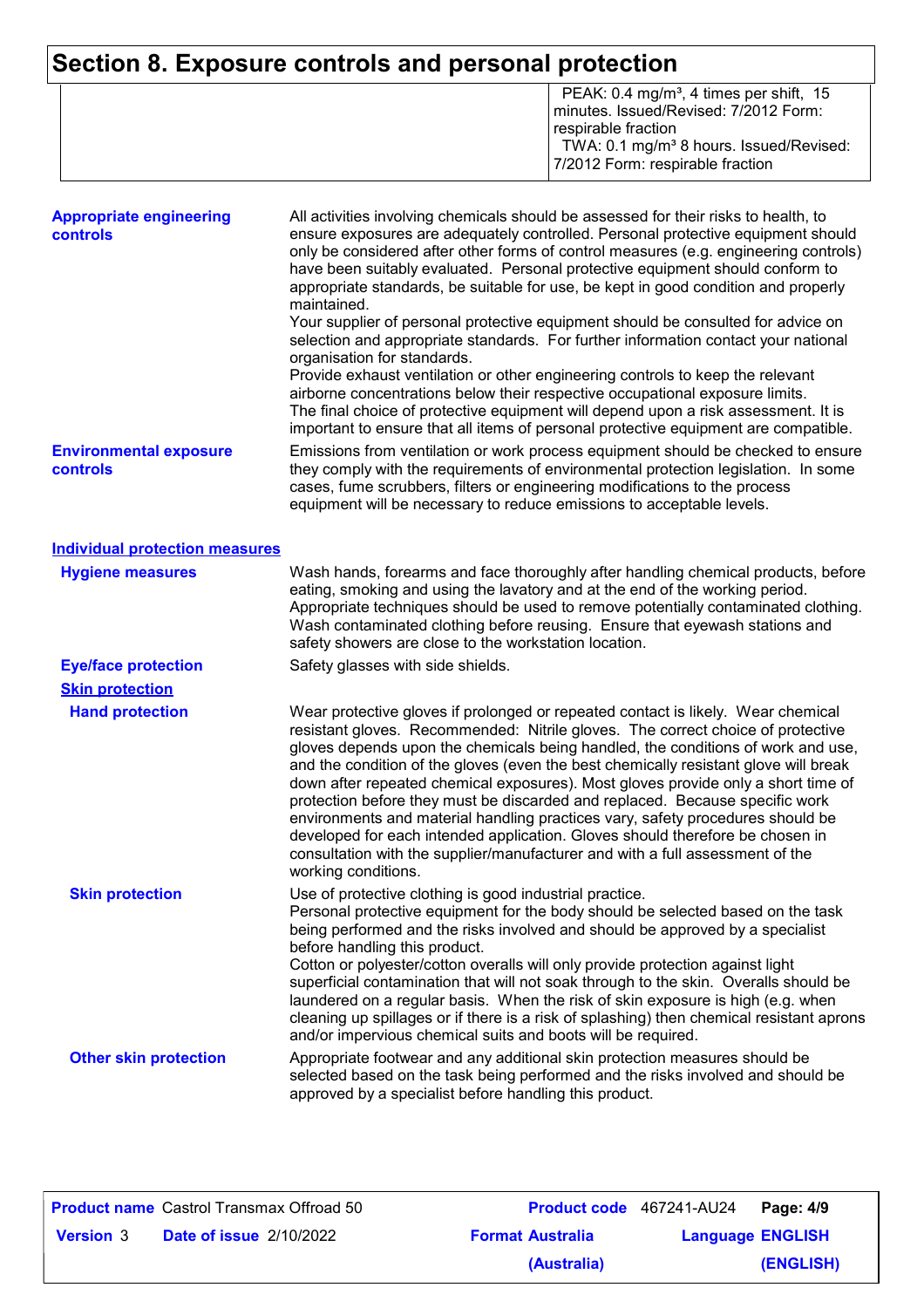# **Section 8. Exposure controls and personal protection**

| <b>Respiratory protection</b> | In case of insufficient ventilation, wear suitable respiratory equipment.<br>The correct choice of respiratory protection depends upon the chemicals being<br>handled, the conditions of work and use, and the condition of the respiratory<br>equipment. Safety procedures should be developed for each intended application.<br>Respiratory protection equipment should therefore be chosen in consultation with<br>the supplier/manufacturer and with a full assessment of the working conditions. |
|-------------------------------|-------------------------------------------------------------------------------------------------------------------------------------------------------------------------------------------------------------------------------------------------------------------------------------------------------------------------------------------------------------------------------------------------------------------------------------------------------------------------------------------------------|
| <b>Refer to standards:</b>    | Respiratory protection: AS/NZS 1715 and AS/NZS 1716<br>Gloves: AS/NZS 2161.1<br>Eye protection: AS/NZS 1336 and AS/NZS 1337                                                                                                                                                                                                                                                                                                                                                                           |

### **Section 9. Physical and chemical properties**

The conditions of measurement of all properties are at standard temperature and pressure unless otherwise indicated.

#### **Appearance**

| <b>Physical state</b>                                             | Liquid.                                   |
|-------------------------------------------------------------------|-------------------------------------------|
| <b>Colour</b>                                                     | Amber. [Dark]                             |
| <b>Odour</b>                                                      | Mild                                      |
| <b>Odour threshold</b>                                            | Not available.                            |
| рH                                                                | Not applicable.                           |
| <b>Melting point</b>                                              | Not available.                            |
| <b>Boiling point, initial boiling</b><br>point, and boiling range | Not available.                            |
| <b>Flash point</b>                                                | Open cup: >220°C (>428°F) [Cleveland]     |
| <b>Evaporation rate</b>                                           | Not available.                            |
|                                                                   | Not applicable. Based on - Physical state |
| Lower and upper explosion                                         | Not available.                            |

**Vapour pressure Lower and upper explosion limit/flammability limit**

| <b>Vapour pressure</b>                             |                                                                                                                                      |          |                         | Vapour Pressure at 20°C  | Vapour pressure at 50°C |     |                         |
|----------------------------------------------------|--------------------------------------------------------------------------------------------------------------------------------------|----------|-------------------------|--------------------------|-------------------------|-----|-------------------------|
|                                                    | <b>Ingredient name</b>                                                                                                               | mm Hg    | kPa                     | <b>Method</b>            | mm<br>Hg                | kPa | <b>Method</b>           |
|                                                    | Distillates (petroleum),<br>hydrotreated heavy<br>paraffinic                                                                         | < 0.08   | < 0.011                 | <b>ASTM D 5191</b>       |                         |     |                         |
|                                                    | Residual oils<br>(petroleum), solvent-<br>dewaxed                                                                                    | < 0.08   | < 0.011                 | <b>ASTM D 5191</b>       |                         |     |                         |
|                                                    | Residual oils<br>(petroleum),<br>hydrotreated                                                                                        | < 0.08   | < 0.011                 | <b>ASTM D 5191</b>       |                         |     |                         |
|                                                    | Zinc bis[O,O-bis<br>(2-ethylhexyl)] bis<br>(dithiophosphate)                                                                         | $\Omega$ | n                       | EU A.4                   | 0                       | 0   | EU A.4                  |
| <b>Relative vapour density</b>                     | Not available.                                                                                                                       |          |                         |                          |                         |     |                         |
| <b>Relative density</b>                            | Not available.                                                                                                                       |          |                         |                          |                         |     |                         |
| <b>Density</b>                                     | <1000 kg/m <sup>3</sup> (<1 g/cm <sup>3</sup> ) at 15 <sup>°</sup> C                                                                 |          |                         |                          |                         |     |                         |
| <b>Solubility</b>                                  | insoluble in water.                                                                                                                  |          |                         |                          |                         |     |                         |
| <b>Partition coefficient: n-</b><br>octanol/water  | Not applicable.                                                                                                                      |          |                         |                          |                         |     |                         |
| <b>Auto-ignition temperature</b>                   | Not available.                                                                                                                       |          |                         |                          |                         |     |                         |
| <b>Decomposition temperature</b>                   | Not available.                                                                                                                       |          |                         |                          |                         |     |                         |
| <b>Viscosity</b>                                   | Kinematic: 213 mm <sup>2</sup> /s (213 cSt) at 40°C<br>Kinematic: 17.5 to 19 mm <sup>2</sup> /s (17.5 to 19 cSt) at 100 $^{\circ}$ C |          |                         |                          |                         |     |                         |
| <b>Particle characteristics</b>                    |                                                                                                                                      |          |                         |                          |                         |     |                         |
| <b>Product name</b> Castrol Transmax Offroad 50    |                                                                                                                                      |          |                         | Product code 467241-AU24 |                         |     | Page: 5/9               |
| <b>Version 3</b><br><b>Date of issue 2/10/2022</b> |                                                                                                                                      |          | <b>Format Australia</b> |                          |                         |     | <b>Language ENGLISH</b> |

**(Australia)**

**(ENGLISH)**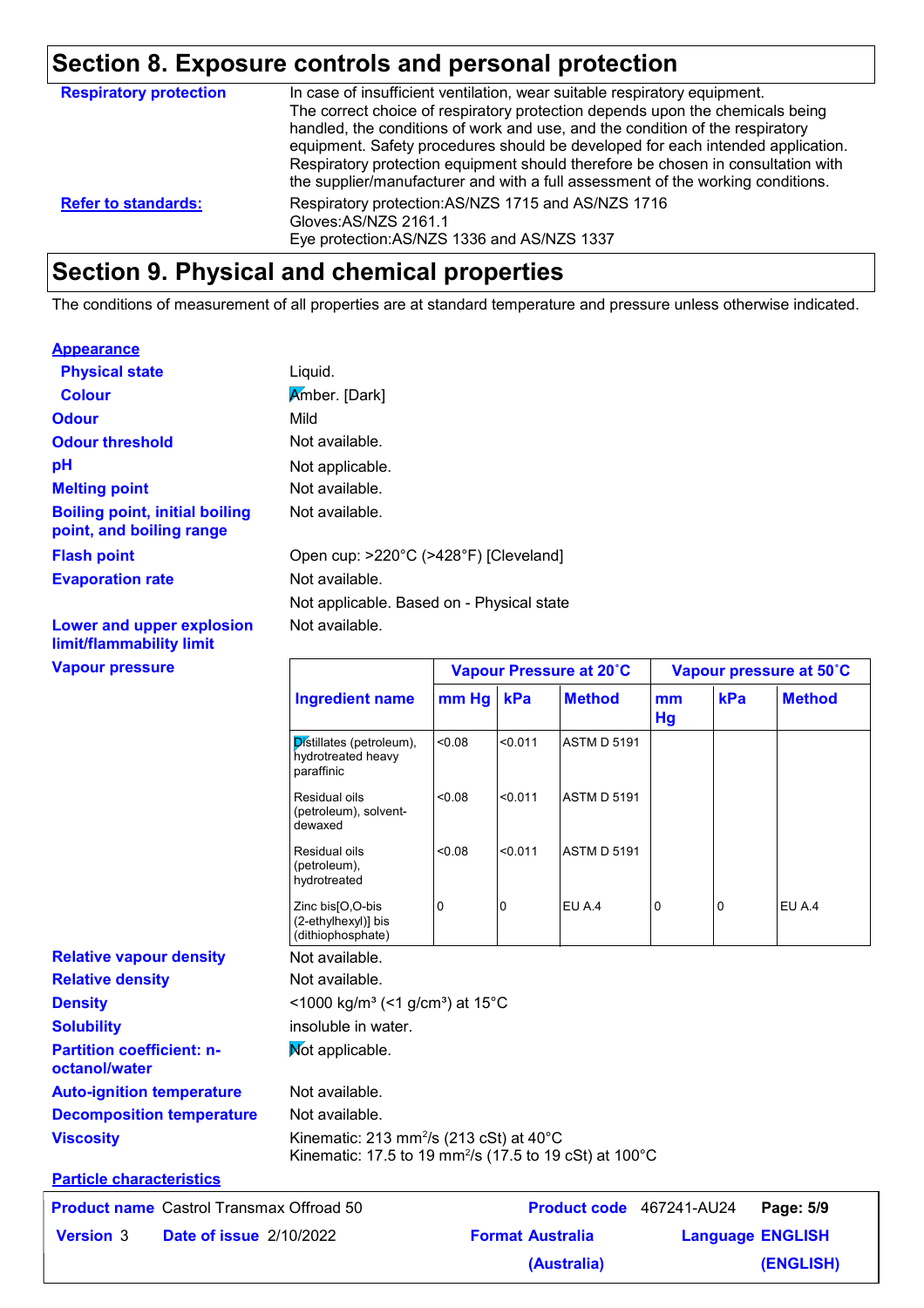# **Section 9. Physical and chemical properties**

**Median particle size** Mot applicable.

# **Section 10. Stability and reactivity**

| <b>Reactivity</b>                            | No specific test data available for this product. Refer to Conditions to avoid and<br>Incompatible materials for additional information.                                   |  |  |  |
|----------------------------------------------|----------------------------------------------------------------------------------------------------------------------------------------------------------------------------|--|--|--|
| <b>Chemical stability</b>                    | The product is stable.                                                                                                                                                     |  |  |  |
| <b>Possibility of hazardous</b><br>reactions | Under normal conditions of storage and use, hazardous reactions will not occur.<br>Under normal conditions of storage and use, hazardous polymerisation will not<br>occur. |  |  |  |
| <b>Conditions to avoid</b>                   | Avoid all possible sources of ignition (spark or flame).                                                                                                                   |  |  |  |
| Incompatible materials                       | Reactive or incompatible with the following materials: oxidising materials.                                                                                                |  |  |  |
| <b>Hazardous decomposition</b><br>products   | Under normal conditions of storage and use, hazardous decomposition products<br>should not be produced.                                                                    |  |  |  |

# **Section 11. Toxicological information**

#### **Information on toxicological effects**

| <b>Information on likely routes</b><br>of exposure | Routes of entry anticipated: Dermal, Inhalation.                                                                            |  |  |  |
|----------------------------------------------------|-----------------------------------------------------------------------------------------------------------------------------|--|--|--|
| <b>Potential acute health effects</b>              |                                                                                                                             |  |  |  |
| <b>Eye contact</b>                                 | No known significant effects or critical hazards.                                                                           |  |  |  |
| <b>Inhalation</b>                                  | Vapour inhalation under ambient conditions is not normally a problem due to low<br>vapour pressure.                         |  |  |  |
| <b>Skin contact</b>                                | Defatting to the skin. May cause skin dryness and irritation.                                                               |  |  |  |
| <b>Ingestion</b>                                   | No known significant effects or critical hazards.                                                                           |  |  |  |
|                                                    | Symptoms related to the physical, chemical and toxicological characteristics                                                |  |  |  |
| <b>Eye contact</b>                                 | No specific data.                                                                                                           |  |  |  |
| <b>Inhalation</b>                                  | May be harmful by inhalation if exposure to vapour, mists or fumes resulting from<br>thermal decomposition products occurs. |  |  |  |
| <b>Skin contact</b>                                | Adverse symptoms may include the following:<br>irritation<br>dryness<br>cracking                                            |  |  |  |
| <b>Ingestion</b>                                   | No specific data.                                                                                                           |  |  |  |
|                                                    | Delayed and immediate effects as well as chronic effects from short and long-term exposure                                  |  |  |  |
| <b>Eye contact</b>                                 | Potential risk of transient stinging or redness if accidental eye contact occurs.                                           |  |  |  |
| <b>Inhalation</b>                                  | Overexposure to the inhalation of airborne droplets or aerosols may cause irritation<br>of the respiratory tract.           |  |  |  |
| <b>Skin contact</b>                                | Prolonged or repeated contact can defat the skin and lead to irritation, cracking and/<br>or dermatitis.                    |  |  |  |
| <b>Ingestion</b>                                   | Ingestion of large quantities may cause nausea and diarrhoea.                                                               |  |  |  |
| <b>General</b>                                     | No known significant effects or critical hazards.                                                                           |  |  |  |
| <b>Carcinogenicity</b>                             | No known significant effects or critical hazards.                                                                           |  |  |  |
| <b>Mutagenicity</b>                                | No known significant effects or critical hazards.                                                                           |  |  |  |
| <b>Teratogenicity</b>                              | No known significant effects or critical hazards.                                                                           |  |  |  |
| <b>Developmental effects</b>                       | No known significant effects or critical hazards.                                                                           |  |  |  |
| <b>Fertility effects</b>                           | No known significant effects or critical hazards.                                                                           |  |  |  |

| <b>Product name</b> Castrol Transmax Offroad 50 |                                |                         | Product code 467241-AU24 Page: 6/9 |           |
|-------------------------------------------------|--------------------------------|-------------------------|------------------------------------|-----------|
| <b>Version 3</b>                                | <b>Date of issue 2/10/2022</b> | <b>Format Australia</b> | <b>Language ENGLISH</b>            |           |
|                                                 |                                | (Australia)             |                                    | (ENGLISH) |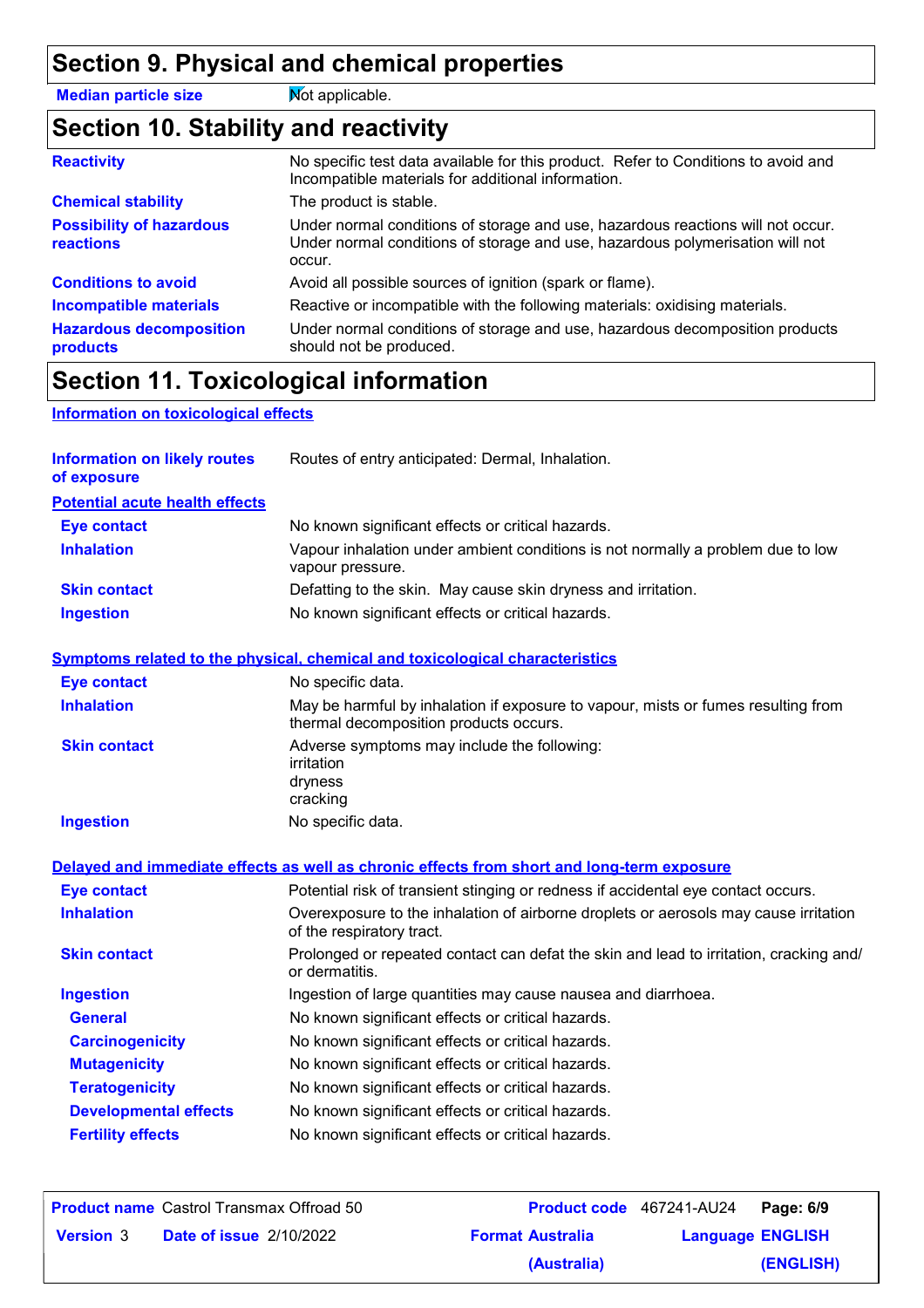### **Section 12. Ecological information**

#### **Persistence and degradability**

Expected to be biodegradable.

#### **Bioaccumulative potential**

This product is not expected to bioaccumulate through food chains in the environment.

| <b>Mobility in soil</b>                                 |                                                                                                                           |
|---------------------------------------------------------|---------------------------------------------------------------------------------------------------------------------------|
| <b>Soil/water partition</b><br><b>coefficient (Koc)</b> | Not available.                                                                                                            |
| <b>Mobility</b>                                         | Spillages may penetrate the soil causing ground water contamination.                                                      |
| <b>Other ecological information</b>                     | Spills may form a film on water surfaces causing physical damage to organisms.<br>Oxygen transfer could also be impaired. |

### **Section 13. Disposal considerations**

| <b>Disposal methods</b>       | The generation of waste should be avoided or minimised wherever possible.<br>Significant quantities of waste product residues should not be disposed of via the<br>foul sewer but processed in a suitable effluent treatment plant. Dispose of surplus<br>and non-recyclable products via a licensed waste disposal contractor. Disposal of<br>this product, solutions and any by-products should at all times comply with the<br>requirements of environmental protection and waste disposal legislation and any<br>regional local authority requirements. Waste packaging should be recycled.<br>Incineration or landfill should only be considered when recycling is not feasible. This<br>material and its container must be disposed of in a safe way. Empty containers or<br>liners may retain some product residues. Avoid dispersal of spilt material and runoff<br>and contact with soil, waterways, drains and sewers. |
|-------------------------------|----------------------------------------------------------------------------------------------------------------------------------------------------------------------------------------------------------------------------------------------------------------------------------------------------------------------------------------------------------------------------------------------------------------------------------------------------------------------------------------------------------------------------------------------------------------------------------------------------------------------------------------------------------------------------------------------------------------------------------------------------------------------------------------------------------------------------------------------------------------------------------------------------------------------------------|
| <b>Chapiel Dreamblang far</b> | No odditional anogial processtions identified                                                                                                                                                                                                                                                                                                                                                                                                                                                                                                                                                                                                                                                                                                                                                                                                                                                                                    |

**Special Precautions for Landfill or Incineration**

No additional special precautions identified.

### **Section 14. Transport information**

|                                      | <b>ADG</b>               | <b>IMDG</b>    | <b>IATA</b>    |
|--------------------------------------|--------------------------|----------------|----------------|
| <b>UN number</b>                     | Not regulated.           | Not regulated. | Not regulated. |
| <b>UN proper</b><br>shipping name    | ۰                        | ۰              |                |
| <b>Transport hazard</b><br>class(es) | $\overline{\phantom{a}}$ |                |                |
| <b>Packing group</b>                 | $\blacksquare$           | ۰              |                |
| <b>Environmental</b><br>hazards      | No.                      | No.            | No.            |
| <b>Additional</b><br>information     | -                        |                |                |

**Special precautions for user** Not available.

| <b>Product name</b> Castrol Transmax Offroad 50 |                                |                         | Product code 467241-AU24 | Page: 7/9 |
|-------------------------------------------------|--------------------------------|-------------------------|--------------------------|-----------|
| <b>Version 3</b>                                | <b>Date of issue 2/10/2022</b> | <b>Format Australia</b> | <b>Language ENGLISH</b>  |           |
|                                                 |                                | (Australia)             |                          | (ENGLISH) |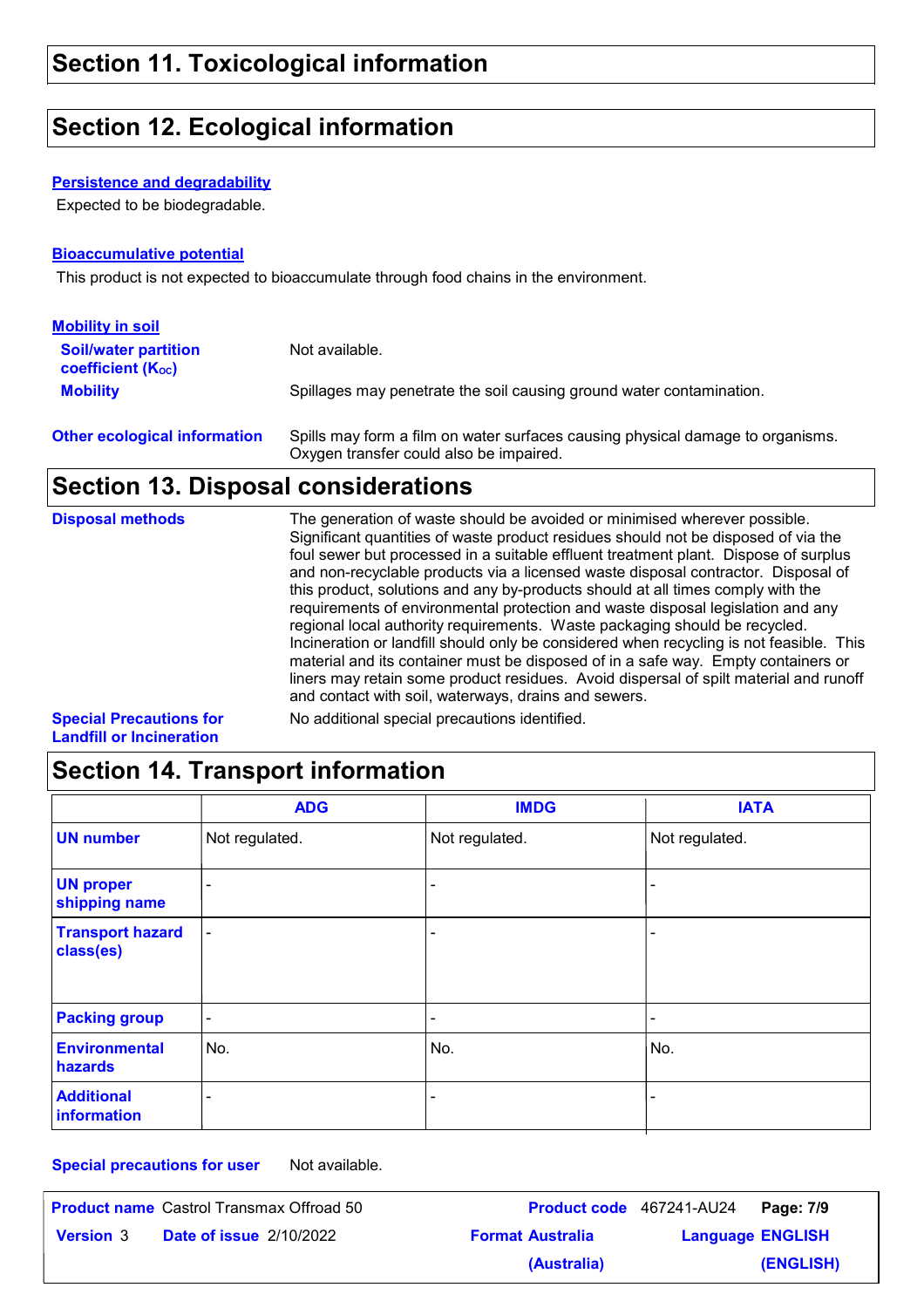| Section 15. Regulatory information                                         |                                                                                                          |  |  |  |
|----------------------------------------------------------------------------|----------------------------------------------------------------------------------------------------------|--|--|--|
|                                                                            | <b>Standard for the Uniform Scheduling of Medicines and Poisons</b>                                      |  |  |  |
| Not regulated.                                                             |                                                                                                          |  |  |  |
|                                                                            | <b>Model Work Health and Safety Requiations - Scheduled Substances</b>                                   |  |  |  |
| No listed substance                                                        |                                                                                                          |  |  |  |
| <b>Montreal Protocol</b>                                                   |                                                                                                          |  |  |  |
| Not listed.                                                                |                                                                                                          |  |  |  |
| <b>Stockholm Convention on Persistent Organic Pollutants</b>               |                                                                                                          |  |  |  |
| Not listed.                                                                |                                                                                                          |  |  |  |
| <b>Rotterdam Convention on Prior Informed Consent (PIC)</b><br>Not listed. |                                                                                                          |  |  |  |
| <b>International lists</b>                                                 |                                                                                                          |  |  |  |
| <b>National inventory</b>                                                  |                                                                                                          |  |  |  |
| <b>REACH Status</b>                                                        | For the REACH status of this product please consult your company contact, as<br>identified in Section 1. |  |  |  |
| <b>Australia inventory (AIIC)</b>                                          | All components are listed or exempted.                                                                   |  |  |  |
| <b>Canada inventory</b>                                                    | All components are listed or exempted.                                                                   |  |  |  |
| <b>China inventory (IECSC)</b>                                             | At least one component is not listed.                                                                    |  |  |  |
| <b>Japan inventory (CSCL)</b>                                              | All components are listed or exempted.                                                                   |  |  |  |
| <b>Korea inventory (KECI)</b>                                              | All components are listed or exempted.                                                                   |  |  |  |
| <b>Philippines inventory</b><br>(PICCS)                                    | All components are listed or exempted.                                                                   |  |  |  |
| <b>Taiwan Chemical</b><br><b>Substances Inventory</b><br>(TCSI)            | All components are listed or exempted.                                                                   |  |  |  |
| <b>United States inventory</b><br>(TSCA 8b)                                | All components are active or exempted.                                                                   |  |  |  |

# **Section 16. Any other relevant information**

| <b>History</b>                                     |                                                                                                                                         |                                                                                                                                                                                                                                                                                                                                                                                                                                                                                    |  |                         |
|----------------------------------------------------|-----------------------------------------------------------------------------------------------------------------------------------------|------------------------------------------------------------------------------------------------------------------------------------------------------------------------------------------------------------------------------------------------------------------------------------------------------------------------------------------------------------------------------------------------------------------------------------------------------------------------------------|--|-------------------------|
| <b>Date of printing</b>                            | 2/10/2022                                                                                                                               |                                                                                                                                                                                                                                                                                                                                                                                                                                                                                    |  |                         |
| Date of issue/Date of<br>revision                  | 2/10/2022                                                                                                                               |                                                                                                                                                                                                                                                                                                                                                                                                                                                                                    |  |                         |
| Date of previous issue                             | 6/8/2021                                                                                                                                |                                                                                                                                                                                                                                                                                                                                                                                                                                                                                    |  |                         |
| <b>Version</b>                                     | 3                                                                                                                                       |                                                                                                                                                                                                                                                                                                                                                                                                                                                                                    |  |                         |
| <b>Prepared by</b>                                 | <b>Product Stewardship</b>                                                                                                              |                                                                                                                                                                                                                                                                                                                                                                                                                                                                                    |  |                         |
| <b>Key to abbreviations</b>                        | ADG = Australian Dangerous Goods<br>ATE = Acute Toxicity Estimate<br>BCF = Bioconcentration Factor<br>IBC = Intermediate Bulk Container | GHS = Globally Harmonized System of Classification and Labelling of Chemicals<br>IATA = International Air Transport Association<br><b>IMDG</b> = International Maritime Dangerous Goods<br>LogPow = logarithm of the octanol/water partition coefficient<br>MARPOL = International Convention for the Prevention of Pollution From Ships,<br>1973 as modified by the Protocol of 1978. ("Marpol" = marine pollution)<br>NOHSC = National Occupational Health and Safety Commission |  |                         |
| <b>Product name</b> Castrol Transmax Offroad 50    |                                                                                                                                         | <b>Product code</b> 467241-AU24                                                                                                                                                                                                                                                                                                                                                                                                                                                    |  | Page: 8/9               |
| <b>Version 3</b><br><b>Date of issue 2/10/2022</b> |                                                                                                                                         | <b>Format Australia</b>                                                                                                                                                                                                                                                                                                                                                                                                                                                            |  | <b>Language ENGLISH</b> |
|                                                    |                                                                                                                                         | (Australia)                                                                                                                                                                                                                                                                                                                                                                                                                                                                        |  | (ENGLISH)               |